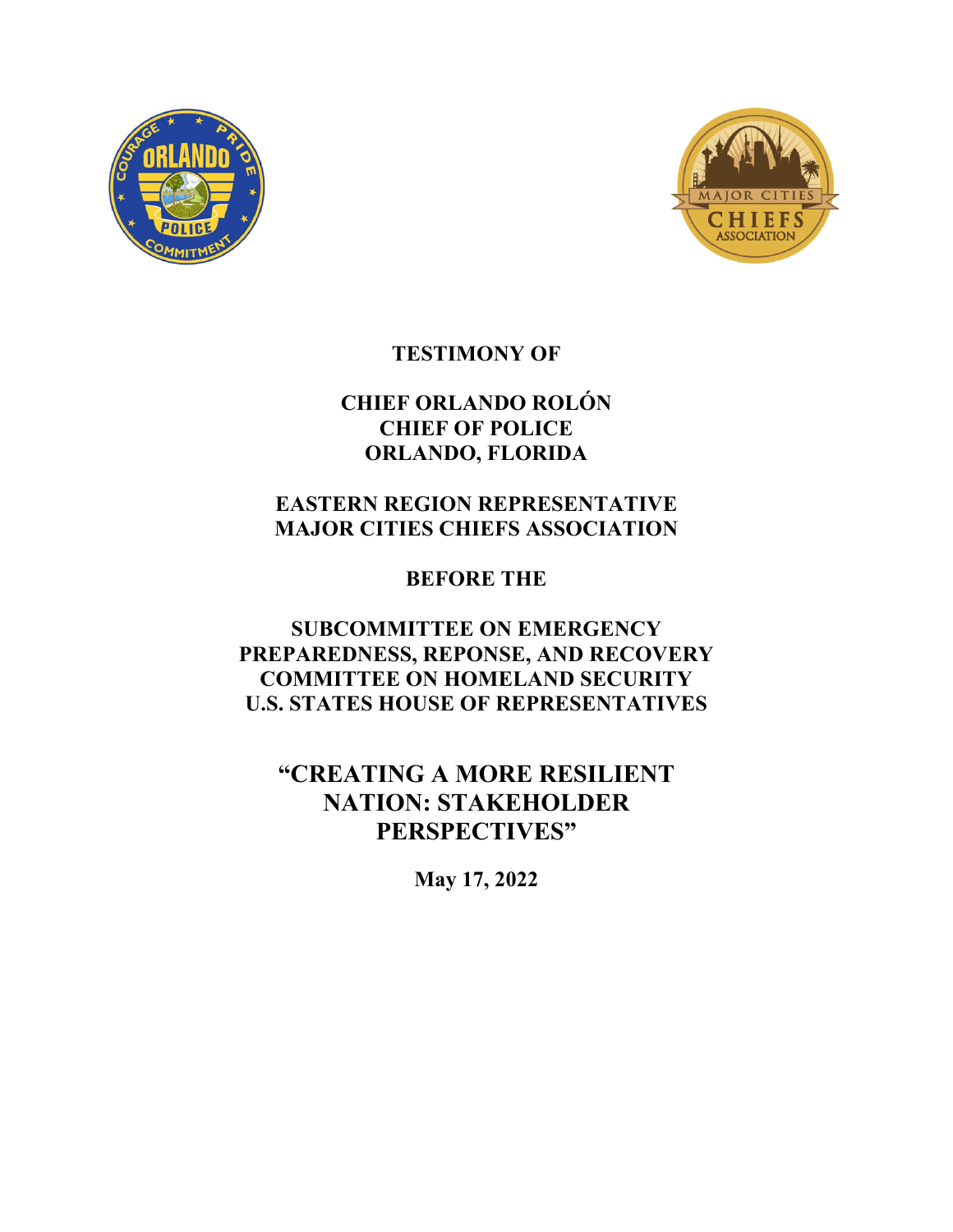## **Introduction**

Chairwoman Demings...Raking Member Cammack...and Distinguished Members of the Subcommittee:

Thank you for the opportunity to participate in today's hearing. I appear before you today as the Chief of Police in Orlando, Florida. It is also my privilege to testify on behalf of the Major Cities Chiefs Association (MCCA), a professional organization of law enforcement executives representing the largest cities in the United States and Canada. I currently serve as a member of the MCCA's Executive Board. It's an honor to testify before the Subcommittee for the second time this Congress.

I'd like to begin by noting the Subcommittee's continued focus on issues impacting local law enforcement. The importance of your commitment to ensuring law enforcement has the resources and tools it needs to prepare for and respond to both natural and manmade disasters cannot be understated, especially as the threats facing the homeland become more complex.

The focus of today's hearing is building resilient communities. My testimony will provide a local law enforcement perspective on FEMA preparedness grants and public safety communications, two integral elements for building resilience. I'll also discuss the role of local law enforcement in disaster response and how stakeholders from multiple levels of government can work together to increase resiliency nationwide.

## **FEMA Preparedness Grants**

The resources FEMA grants provide play a critical role in building resilient communities. More specifically, these grant programs bolster law enforcement's ability to prevent and respond to a variety of public safety threats, including both terrorist attacks and natural disasters. The Homeland Security Grant Program (HSGP), which includes the Urban Area Security Initiative (UASI) and State Homeland Security Grant Program (SHSP), and the Emergency Management Performance Grant (EMPG) are particularly valuable for local law enforcement. However, FEMA can make a few changes to improve the efficacy of these preparedness grant programs.

### Stakeholder Engagement

While FEMA is an essential partner for local law enforcement in building resilience, there is room for improvement with respect to stakeholder engagement. Providing local law enforcement and other key stakeholders with the opportunity to ensure their voices are reflected in the policymaking process will help ensure transparency in grant directives and guidance. Working with stakeholders ahead of time will also help mitigate situations where a FEMA policy change forces grantees to make last-minute pivots in their planning processes, which can inhibit their ability to allocate resources efficiently.

Since I last testified on this topic, Secretary Mayorkas and FEMA leadership have made stakeholder engagement a priority. For example, FEMA and the Office of State and Local Law Enforcement recently held a call to solicit feedback on grant programs and processes with the MCCA and other law enforcement associations. FEMA also held another call to brief stakeholders on the recently released Notice of Funding Opportunity for FY 2022 grants.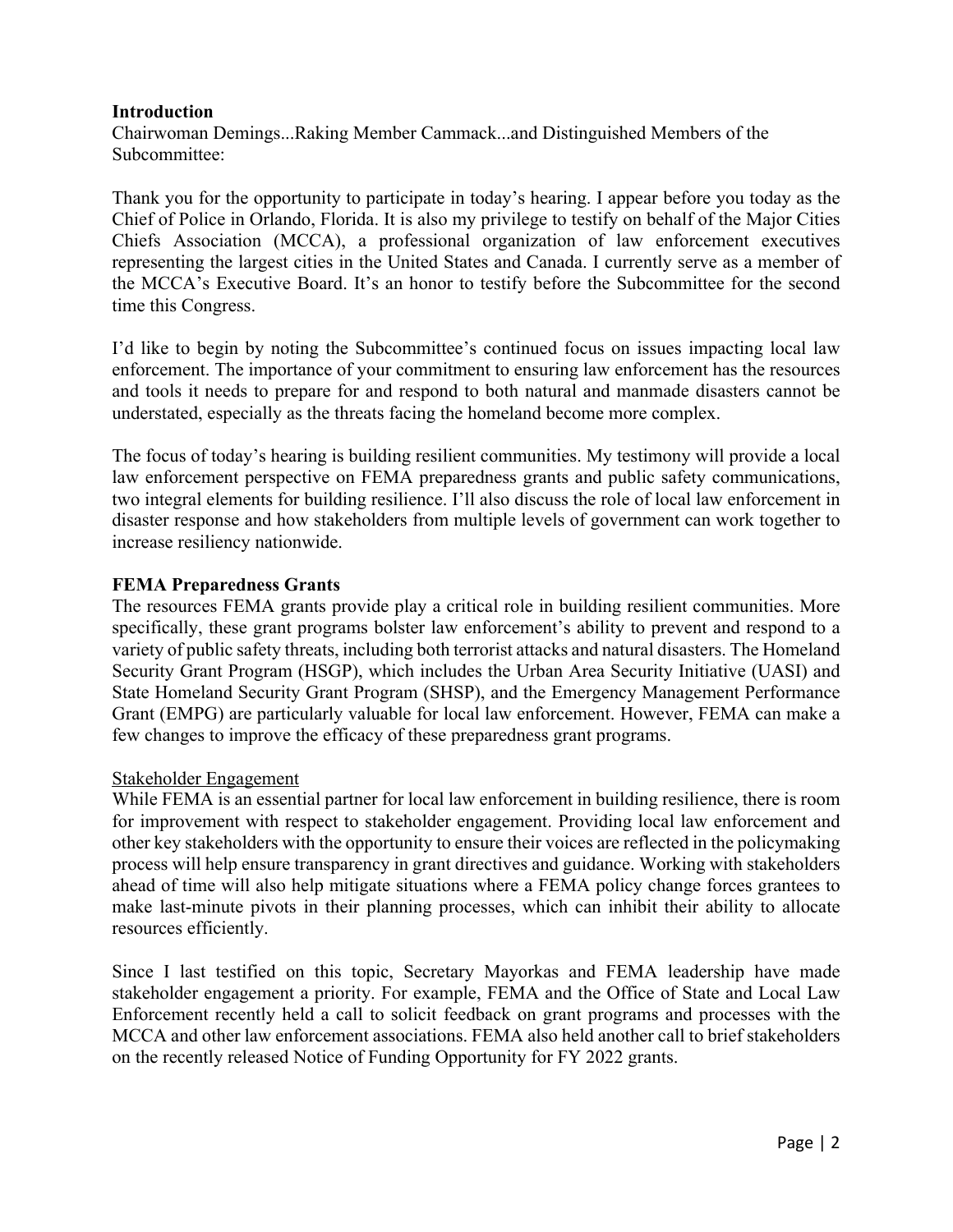Despite these improvements, engagement with the MCCA and local law enforcement on some of the most critical topics, such as National Priority Areas and changes to FEMA's risk formula, is still haphazard and limited. This is concerning, given that nearly every UASI jurisdiction is an MCCA member. The MCCA understands that the delayed FY 2022 appropriations cycle required FEMA to develop the FY 2022 grant guidance on an abbreviated schedule, which may have limited the opportunities for robust stakeholder engagement. Nevertheless, FEMA would benefit from instituting a more formal process for soliciting local law enforcement input on preparedness grants, as stakeholder engagement challenges have persisted for years.

### National Priority Areas and LETPA

To receive their full allocation of FEMA preparedness grant funds, grantees must dedicate a certain percentage of funds to projects that meet the criteria outlined in the statute or the grant program's Notice of Funding Opportunity. The two most prominent carveouts for UASI and SHSP are the National Priority Areas and the Law Enforcement Terrorism Prevention Activities (LETPA).

National Priority Areas are a relatively new concept. FEMA first began requiring grantees to use a portion of their UASI and SHSP funds to address National Priority Areas in FY 2020. There certainly is value in establishing National Priority Areas as it helps ensure that limited grant funding is used to help address the most significant threats facing the country. However, FEMA must develop these priorities in consultation with key stakeholders to ensure they reflect the needs of grantees and do not inadvertently jeopardize funding for core capabilities and competencies. Grantees were required to spend 30% of their total funds on National Priority Areas projects last year. As a result, the amount of discretionary funding for local law enforcement in some jurisdictions for projects that did not meet these criteria was limited. While grantees still must dedicate 30% of their award to National Priority Area projects in FY 2022, FEMA has provided some additional flexibility that may help mitigate this issue.

LETPA was originally a standalone grant program designed to help bolster law enforcement's capabilities to prevent and respond to terrorist attacks. Unfortunately, this program was weakened over the years, and it no longer receives its own appropriation. Instead, HSGP grantees must now dedicate at least 25% of their award to LETPA. The change from a grant program to a grant carveout impacted the amount of funding available for local law enforcement. For example, the LETPA requirement can be met using either UASI or SHSP funds, and National Priority Area projects also count towards the LETPA requirement. Therefore, grantees can meet the LETPA requirement while only providing a limited amount of LEPTA-designated funding directly to local law enforcement.

Despite these challenges, LETPA still provides significant value. For example, one MCCA member uses this specific carveout to help fund its fusion center and Chemical Biological Radiological Nuclear Explosive (CBRNE) teams. FEMA's FY 22 Notice of Funding Opportunity recognizes the importance of LETPA, raising the carveout to 30%, a 5% increase over the minimum amount required by statute. While this is a welcome first step, Congress should take additional action to strengthen LETPA. Ideally, Congress would restore LETPA to a standalone, independently funded grant program. If it is unwilling to do so, it should, at a minimum, close the loopholes described above, which must include requiring grantees to pass through a portion of LETPA-dedicated funding to local law enforcement.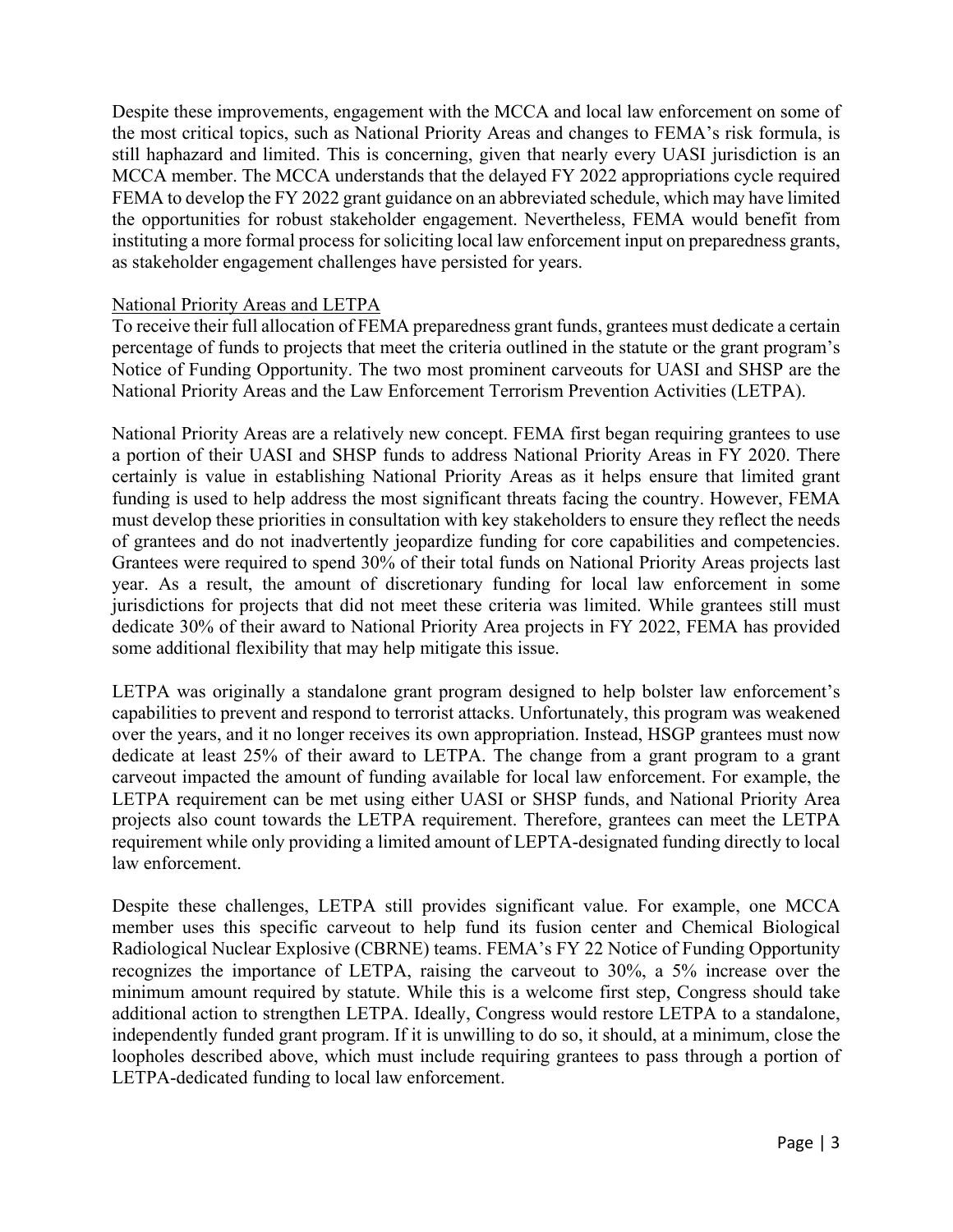## Risk Methodology Predictability

It is not uncommon for projects funded by FEMA preparedness grants to be multi-year efforts. As a result, grantees often engage in years-long planning processes and for these efforts to succeed, there must be predictability and integrity in the risk calculation and funding allocation process FEMA uses each year.

There is a need to inject additional transparency into the risk validation process that is used to determine funding allocations for UASI and SHSP. While states, territories, and UASI-eligible Metropolitan Statistical Areas (MSA) can review and comment on their risk profiles, there is a lack of detailed information. For example, while the risk profile explains how each element of the profile is calculated and notes the sources used, grantees cannot see the specific data utilized. Therefore, it is challenging to provide substantive feedback, confirm the calculations are accurate, or raise other concerns. For example, after a historical data call, one MCCA member learned that several of their critical infrastructure assets had been omitted, resulting in the MSA's risk being miscalculated.

To address these challenges, FEMA should let personnel from each jurisdiction, with the appropriate clearances, see the specific data used to formulate the risk profile. This will help increase transparency, improve FEMA and stakeholder engagement, provide another opportunity for state and local threat information to be incorporated, and ensure the risk to communities is being calculated accurately. No one knows the security needs of the community better than local law enforcement.

Orlando and several other MCCA members that receive UASI grants are unique in that the number of annual visitors is significantly greater than the local population. The sheer number of tourists in these jurisdictions, coupled with the fact that many of them are visiting soft targets—such as Orlando's many theme parks—represents a substantial risk that should be accounted for in FEMA's risk methodology. Until recently, tourism-related metrics, such as special events and daily visitors, were not included. Once these factors were incorporated, several prominent tourist destinations rightly saw significant increases in their UASI funding allocations. FEMA added a new data element to its FY 2022 risk methodology to account for MSAs' visitor to resident ratio. It's great to see that FEMA continues to review and update its risk formula as necessary to ensure it appropriately weights the unique needs of tourist destinations.

Finally, once a UASI or SHSP project is approved, FEMA must disburse the necessary resources expeditiously. Several MCCA members have expressed concern about navigating FEMA's bureaucracy. Things become even more complicated when grantees are trying to fund a project that requires additional levels of approval from FEMA, such as acquiring controlled equipment, or repurpose their grant funds after a disaster occurs in their jurisdiction. The failure to disburse funds promptly is detrimental to homeland security as it inhibits recipients from mitigating risks as efficiently as possible. Furthermore, it can also cause challenges as grantees work to coordinate project delivery with other stakeholders.

As mentioned earlier, many FEMA grant-funded projects are multi-year efforts. If a grantee were to experience a substantial decrease in funding or lose their UASI-eligibility, it could put vital capabilities at risk and undermine resiliency. Given some of the unpredictability in FEMA's current risk methodology, Congress has taken action to mitigate the impact on jurisdictions that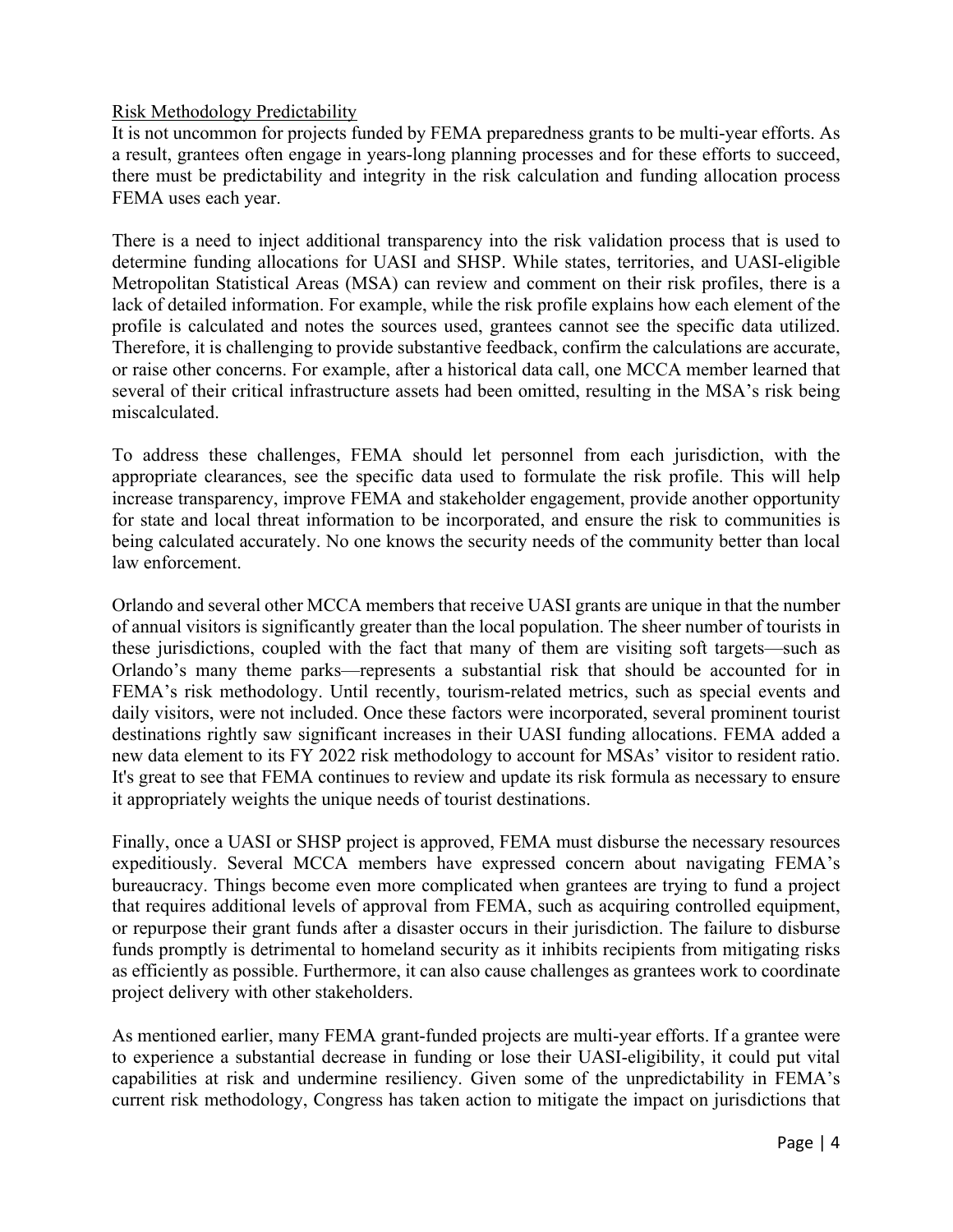lose UASI funding. Last fall, Chairwoman Demings introduced H.R. 5615, the *Homeland Security Capabilities Preservation Act*, which requires FEMA to develop a plan to make funding available to jurisdictions that lose UASI eligibility and need assistance to preserve UASI-funded capabilities. These additional resources will provide these jurisdictions with additional time to transition these capabilities to alternative funding streams. This bill passed the House in March, and the MCCA strongly encourages the Senate to pass it as soon as possible.

### Emergency Management Performance Grant

The continued effectiveness of FEMA's Emergency Management Performance Grant (EMPG) will be critical as communities continue to build resilience. EMPG supports state and local emergency management agencies and programs, and this funding remains the backbone of many local emergency management programs. The funding allocations for EMPG are based primarily on population. In FY 2021, Florida received roughly \$16.5 million. In addition, Florida received an additional \$4.7 million in EMPG funding through the *American Rescue Plan*.

EMPG includes a 50% local match requirement, which helps create a shared responsibility for preparedness among local, state, and federal agencies. Although not perfect, EMPG provides enough flexibility so state and local programs can effectively utilize it to address a range of emergency management priorities. For example, here in Florida, EMPG funding supports personnel, equipment, planning, training, and exercise activities across the state. Congress and FEMA must maintain this flexibility regarding the eligible uses of funds. Furthermore, Congress should consider increasing the appropriation for EMPG to reflect the ever-increasing responsibilities of agencies involved in emergency management.

# **Public Safety Communications**

Effective public safety communications play an essential role in building resilient communities. They are critical in coordinating and executing the public safety response to a wide variety of threats. While public safety communications have steadily improved over the years, several issues still need to be addressed as expeditiously as possible.

# Resiliency

Emergency communications, such as 9-1-1 calls, are one of the primary methods through which members of the public let police, firefighters, EMS, and other first responders know they need help. As such, the systems used to receive and manage these communications must be resilient and able to withstand all manner of threats, whether they be natural or manmade. Unfortunately, several events over the past few years made it abundantly clear that there is still work to do to harden and make communications systems as resilient as possible.

In June 2022, cell carrier outages impacted 9-1-1 services here in Orlando. Similar situations have affected other communities throughout the country with disturbing regularity. The dangers of these outages are clear. An individual in an emergency may not know an alternative number to dial or be able to find one until it's too late. It also complicates law enforcement's response, as agencies need to identify and triage emergencies from other calls that also utilize non-emergency lines.

Outdated technology is another issue that must be addressed when it comes to building resilience. The situation in New Orleans following Hurricane Ida is one example that highlights this challenge. It was widely reported that the 9-1-1 center in New Orleans was offline for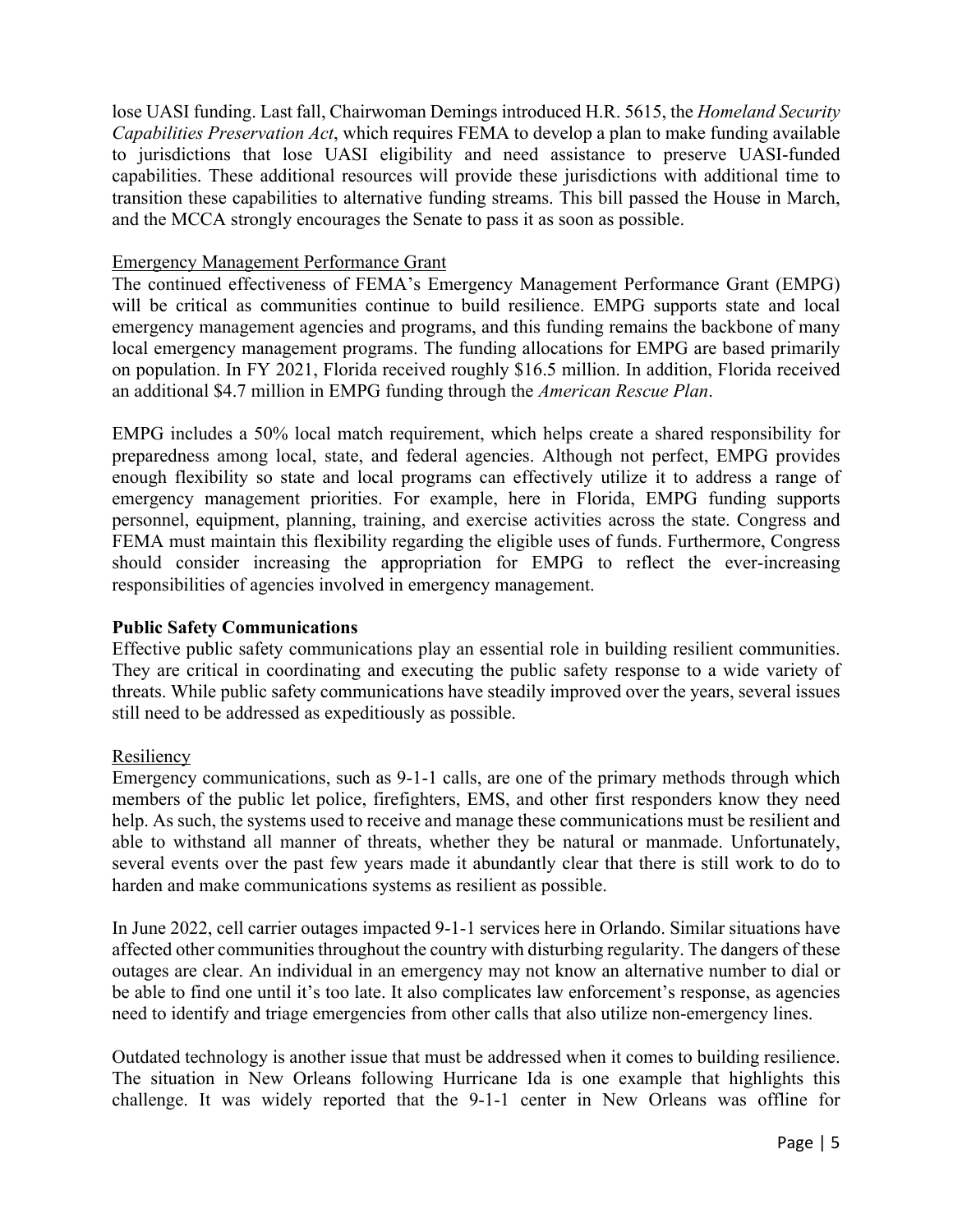approximately 13 hours following the hurricane. This outage, which was attributed to outdated technology, was particularly devastating considering the sheer number of people who needed assistance during this time. Many communities across the United States still rely on landline technology to deliver 9-1-1 calls, which can be especially susceptible to some of the consequences of natural disasters. The move to Next Generation 9-1-1 (NG 9-1-1), which is discussed in greater detail later in this testimony, would help alleviate this issue. These systems deliver requests for assistance via IP-based technology, making it easier to reroute calls to another 9-1-1 center if the initial 9-1-1 center experiences an outage.

Cyberattacks are another threat that can test the resiliency of public safety communications systems. Over the past decade, public safety agencies, including many MCCA members, have experienced increased ransomware, denial of service, and other cyberattacks. As law enforcement and other public safety agencies rely more and more on technology systems to carry out their missions, these attacks can have catastrophic effects. Agencies can be especially vulnerable if their technology systems are outdated or their personnel are not adequately trained to mitigate cyber threats. These challenges can be exacerbated by public safety agencies' connections with more extensive municipal networks, which may be less secure and provide an alternative vector for attacks.

Public safety must continue to work tirelessly to mitigate cyber threats. One of the best defenses is to ensure that agency personnel are well educated and trained on good "cyber-hygiene." Congress can also take a few steps to help local governments defend themselves against cyberattacks. First, Congress must ensure the grant programs that help build local cyber capacity, such as the Homeland Security Grant Program, are fully funded. Congress should also continue to provide agencies such as DHS's Cybersecurity and Infrastructure Security Agency (CISA) with the authorities and resources needed to continue programs and efforts designed to help local government agencies prevent and respond to cyberattacks.

### Next Generation 9-1-1

9-1-1 systems are critical infrastructure in every community. From a young age, it is ingrained in us to dial those numbers if we ever find ourselves in an emergency. Millions of Americans every year depend on these systems to dispatch help in their time of need. Most people are surprised to learn that 9-1-1 systems throughout the country are often underfunded and technologically inadequate. Many 9-1-1 systems throughout the country rely on decades-old landline technology things like copper wires and conventional switches. One could reasonably argue that the smartphones we all carry in our pockets are more advanced and have more capabilities than some of the 9-1-1 systems public safety agencies currently operate.

Upgrading current 9-1-1 systems to next-generation ones will be critical to further enhancing resiliency. This upgrade will enable faster and more efficient emergency responses, make first responders and the communities they serve safer, and allow law enforcement and public safety professionals to better meet the needs and expectations of the tech-enabled, 21st Century American public. NG 9-1-1 will enable dispatch centers to receive a variety of multimedia and other rich data from callers and seamlessly share it with first responders in the field. The benefits of this capability are endless. For example, live videos of a crime scene could help law enforcement identify where a suspect is located more quickly. Photos from a burning building can assist firefighters with determining what rescue equipment is needed. Health information sent from a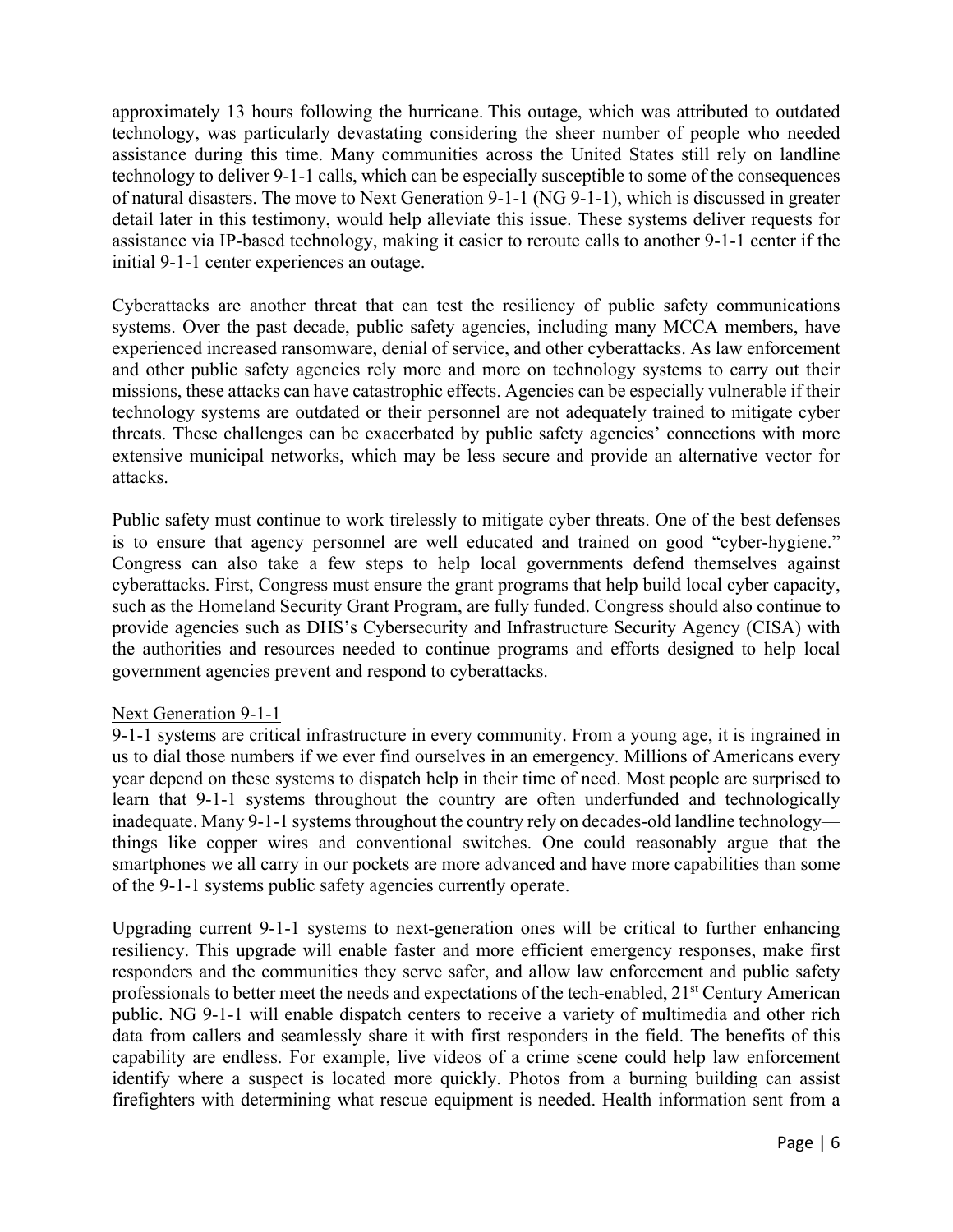smartphone or smartwatch can assist EMS and hospitals with preparing treatments before a patient is in their care. Utilizing advanced data is just one of NG 9-1-1's many benefits. Simply put, upgrading to NG 9-1-1 will save lives.

To help raise awareness and advocate for NG 9-1-1, approximately two years ago, the MCCA helped found the Public Safety Next Generation 9-1-1 Coalition. The Coalition consists of the leadership of many of America's major law enforcement, fire service, emergency medical services, labor unions, and public safety communications associations. The goal of the Coalition is to work with Congress and other key stakeholders to ensure the right policies are in place and secure the requisite resources to bring about a nationwide upgrade of existing 9-1-1 systems to nextgeneration systems. As part of its efforts, the Coalition established a set of first principles. These principles must be incorporated into any NG 9-1-1 upgrade to ensure public safety professionals and the communities we serve can realize the full benefits of this technology. The Coalition's first principles are:

- NG 9-1-1 should be technologically and competitively neutral and use commonly accepted standards that do not lead to proprietary solutions that hamper interoperability, make mutual aid between agencies less effective, limit choices, or increase costs.
- Development of program requirements, grant guidance, application criteria, and rules regarding NG 9-1-1 grants should be guided by an advisory board of public safety practitioners and 9-1-1 professionals.
- NG 9-1-1 must be fully funded to ensure it is deployed throughout the country in an effective, innovative, and secure manner and to enable NG 9-1-1 implementation training nationwide.
- The process for allocating funds to localities should be efficient, federal overhead costs should be minimized, and grant conditions should not be onerous or extraneous and should be targeted to achieve important objectives including interoperability and sustainability.
- Cybersecurity of NG 9-1-1 systems should be a primary consideration.
- Incentives for increased efficiency of NG 9-1-1 functions, including through shared technology and regional collaboration, should be included.

While all the Coalition's first principles are important, there will always be challenges with resiliency until interoperability issues are fully addressed. A lack of interoperability is one of the most significant flaws with current 9-1-1 systems, as 9-1-1 centers cannot quickly transfer calls to other centers. Instead, public safety communications professionals typically need to facilitate the transfer manually. As a result, the individual calling for help often needs to tell their story again to the dispatcher at the new center. Every second counts when responding to an emergency, and the delays created by a lack of interoperability can be the difference between life and death.

Roughly 80% of 9-1-1 calls are now made from cell phones. In many instances, the 9-1-1 center that receives the call is based on the location of the cell tower that processed the call. It should be noted that while wireless carriers and device manufacturers have developed and implemented features to route calls based on the device's actual location, it is not always possible to direct calls via this method. MCCA member agencies typically border multiple jurisdictions, which complicates the challenges related to interoperability. MCCA members can provide numerous examples of calls for service in their cities, especially near jurisdictional boundaries, being routed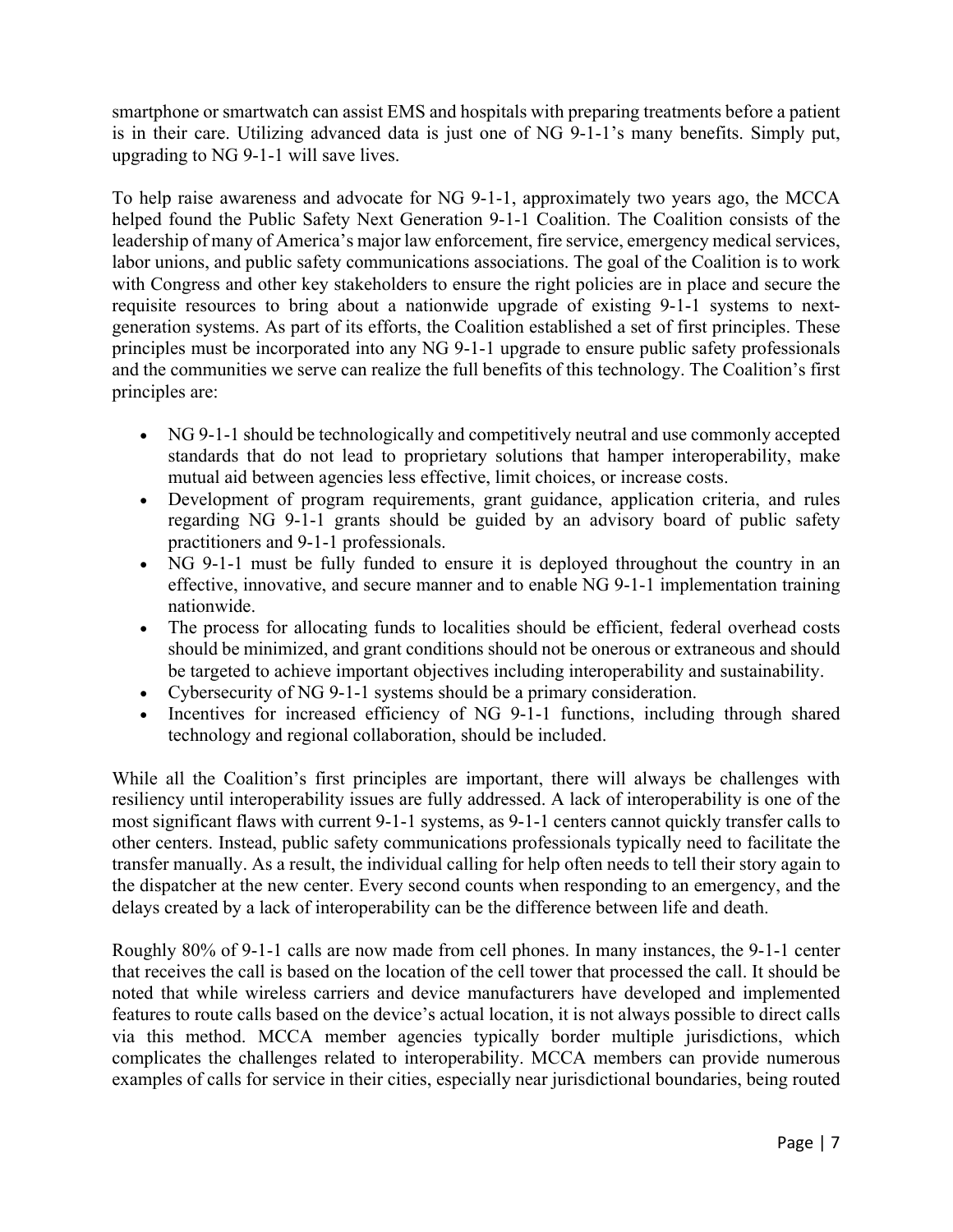to 9-1-1 centers in neighboring areas. For example, one member located near the state line has indicated that emergency calls are sometimes routed to a 9-1-1 center in another state.

The upgrade from landline to IP-based technology, known as ESInets, is the backbone of an NG 9-1-1 upgrade. This is an important step, but is not enough on its own to solve interoperability issues. As 9-1-1 systems are upgraded to NG 9-1-1, these new systems must be technologically and competitively neutral. NG 9-1-1 systems also must use commonly accepted standards and cannot rely on proprietary solutions. A failure to do so risks producing a situation that shares many of the challenges public safety agencies are currently experiencing with land mobile radios, where achieving interoperability requires developing and implementing expensive workarounds.

Traditionally, 9-1-1 operations are a state and local function. Unfortunately, this has created a situation of "haves and have nots," where 9-1-1 system capabilities vary dramatically between states and communities. Given the immense public safety value, we must ensure that all of America, from the largest cities to the most rural counties, can upgrade to NG 9-1-1 systems as soon as possible. It will be tough to execute this upgrade nationwide without investing federal resources. The cost of this upgrade goes well beyond the infrastructure and technology NG 9-1-1 systems need to operate. There are also costs associated with other critical components, such as training dispatchers and other personnel on these new systems and implementing vital cybersecurity measures to ensure the systems cannot be taken offline by malicious actors.

Federal assistance for NG 9-1-1 systems must be sufficient enough to address all aspects of the upgrade. Otherwise, it may further cement the status quo of "haves and have nots." It may also inhibit public safety from addressing all existing challenges with current 9-1-1 systems or fully capitalizing on the new capabilities NG 9-1-1 systems provide. Recent estimates put the cost of a nationwide NG 9-1-1 upgrade at approximately \$15 billion. While this is a large sum, especially in the current fiscal environment, Congress should strongly consider providing this funding given the benefits NG 9-1-1 systems offer.

# FirstNet Reauthorization

No matter how much a community does to prepare, the reality is that there will always be emergencies. For a community to be resilient, the local public safety apparatus must be able to respond to these incidents quickly and effectively. As stated earlier, successful public safety responses require effective communications. To help address public safety communications challenges, in 2012, Congress passed legislation creating the First Responder Network Authority (FirstNet), which is responsible for providing a national broadband communications network that promotes interoperability between first responders. The MCCA was an original supporter of this legislation and has continued to support FirstNet's efforts to strengthen the national network.

While the network is deployed via a public-private partnership, the FirstNet Authority is ultimately responsible for oversight and management. However, FirstNet's authorization sunsets in 2027, and no other entity is currently identified in the statute to take over these responsibilities. If Congress fails to act before FirstNet's authority lapses, it will place network operations and improvements at risk, and could result in public safety users losing access, according to a recent GAO report. This cannot be allowed to happen, especially as communities across the country contend with various public safety threats, including violent crime, extreme weather, and other emergencies.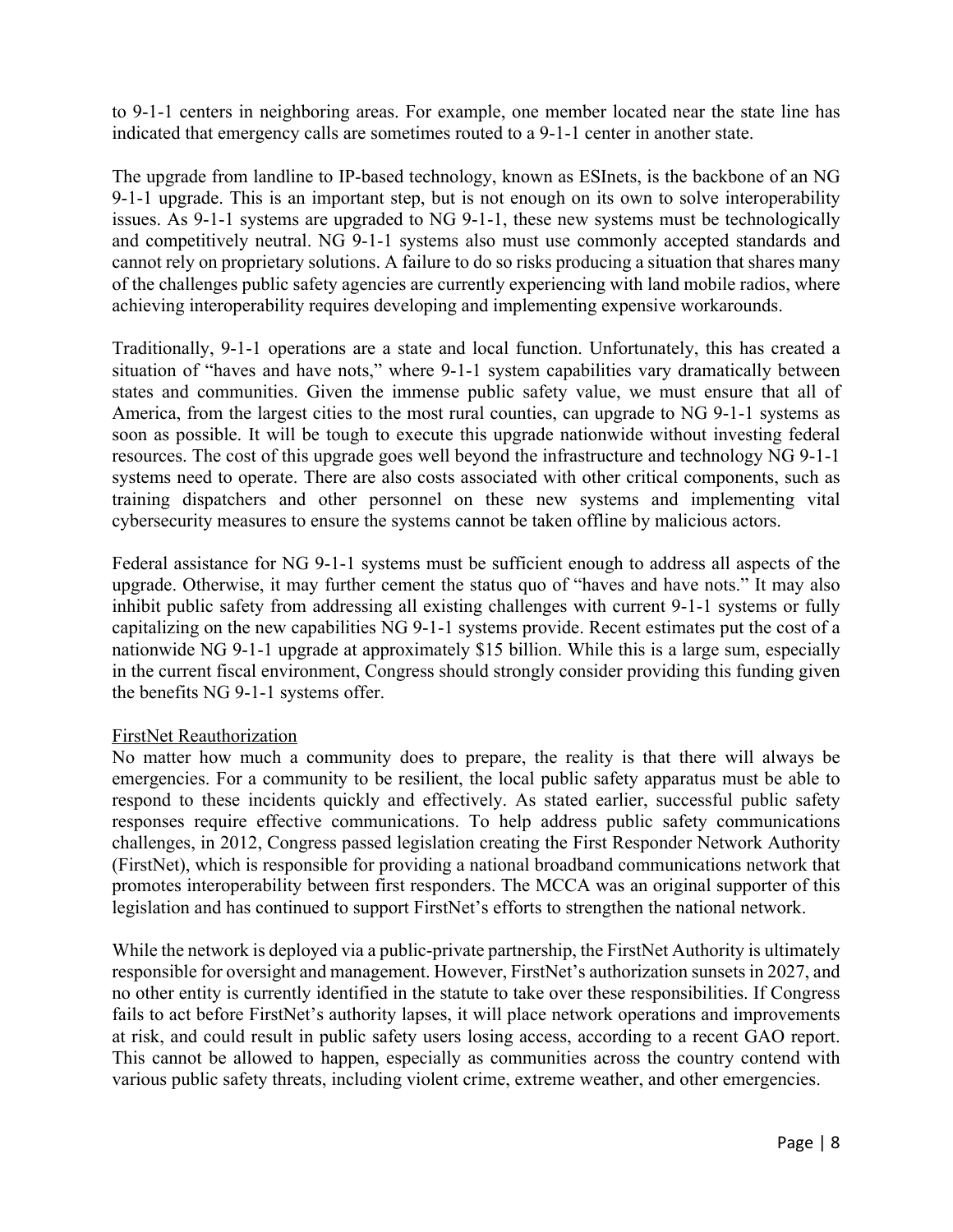Earlier this year, Chairwoman Demings and Representative Fletcher introduced H.R. 6768. This legislation would eliminate the sunset provision, thereby ensuring FirstNet's authority will not lapse. More importantly, this permanent reauthorization will allow FirstNet to continue its work to enhance the communications technology and infrastructure first responders rely on, which in turn help communities nationwide build resiliency. The MCCA has endorsed H.R. 6768 and encourages Congress to advance it as soon as possible.

## **Local Law Enforcement's Role in Disaster Response**

Local law enforcement is on the front lines of responding to any emergency, whether it be a terrorist attack, natural disaster, or global pandemic. During these incidents, close collaboration between public safety partners at every level of government, the community, and other stakeholders is of paramount importance. Resilient communities rely on these relationships to prepare for, respond to, and recover from disasters as efficiently and effectively as possible.

### Changing Roles

Historically, local law enforcement's role in disaster response has focused on upholding public safety by protecting people and property. While that is still a primary focus, over the years, the disaster response-related responsibilities of many local law enforcement agencies have grown to adjust to the changing landscape and added risks. Disaster response has become a shared responsibility, and effective responses require multiple skillsets. First responders can no longer operate in silos and must work as one unit to ensure the safety of the community. As such, law enforcement now frequently assists with disaster response activities traditionally considered the purview of other public safety entities. These duties can range from search and rescue missions, to evacuating residents, to assisting with medical treatment and distributing supplies to displaced members of the community.

In recent years, local law enforcement agencies have continued to work tirelessly to better merge their public safety and disaster response and preparedness responsibilities. Law enforcement works closely with state and local emergency management offices and other stakeholders to develop, coordinate, and practice emergency response plans. Many agencies also provide or help facilitate specialized training, such as incident management training. Other departments, including many MCCA member agencies, have stood up homeland security, emergency services, and other specialized divisions. These units are often responsible for emergency and disaster preparedness and response.

### Federal-Local Partnerships

Local jurisdictions often look to the federal government for assistance when disaster strikes. While MCCA members enjoy strong working relationships with their federal partners, disaster response requires a whole-of-government approach, so other local government entities must also engage with their federal counterparts. Establishing these relationships in advance provides numerous benefits. Local and federal officials' first interaction shouldn't be during a crisis. Through its oversight efforts, Congress must continue to ensure federal agencies engage with their local counterparts and that mechanisms for promoting this collaboration are adequately funded.

The federal government can also provide additional resources and expertise to aid local jurisdictions in preparing for and responding to disasters. FEMA preparedness grants are perhaps